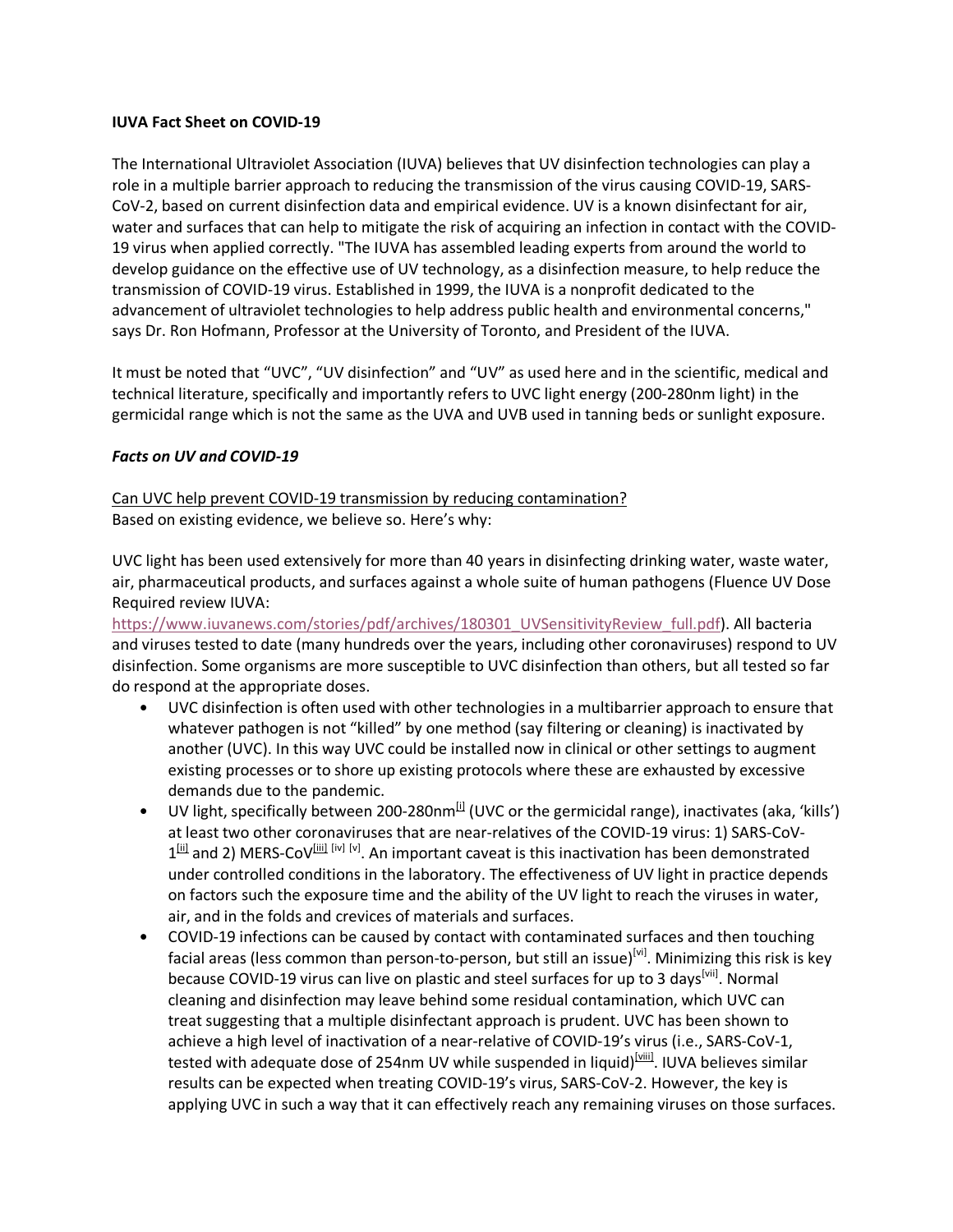- IUVA also concurs with CDC guidance to hospitals that the germicidal effectiveness of UVC is influenced by the UVC absorbing properties of the suspension, the surface or aerosol that the organism is in; by the type or action spectra of the microorganism; and by a variety of design and operating factors that impact the delivered UV dose to the microorganism (https://www.cdc.gov/infectioncontrol/guidelines/disinfection/ ).
- IUVA recognizes that in the cases where the UVC light cannot reach a particular pathogen, that pathogen will not be disinfected. However in general, reducing the total number of pathogens reduces the risk of transmission. The total pathogenic load can be reduced substantially by applying UV to the many surfaces that are readily exposed, as a secondary barrier to cleaning, especially in hurried conditions. This would be a relatively straight-forward matter of illuminating the relevant surfaces with UVC light, for example the air and surfaces around/in rooms and personal protective equipment.

## Are UVC disinfection devices safe?

Like any disinfection system, UVC devices must be used properly to be safe.) They all produce varying amounts of UVC light in wavelengths of 200nm-280nm. This UVC light is much "stronger" than normal sunlight, and can cause a severe sunburn-like reaction to your skin, and similarly, could damage the retina of your eye, if exposed. Some devices also produce ozone as part of their cycle, others produce light and heat like an arc welder, others move during their cycles. Hence, general machine-human safety needs to be considered with all disinfection devices, and these considerations should be addressed in the operations manual, in the user training, and appropriate safety compliance.

Are there performance standards and UVC validation protocols for UV disinfection devices? Given the wide array of UVC devices marketed for disinfection of air, water and solid surfaces, the lack of uniform performance standards and the highly variable degree of research, development and validation testing that is performed on different devices, the IUVA urges consumers to exercise caution when selecting equipment and look for evidence of third party testing as well as certification of device materials and electrical components by well-known organizations such as NSF, UL, CSA, DVGW-OVGW or other international requirements as applicable.

For UVC devices designed to inactivate air and solid surfaces in the healthcare industry, members of IUVA are working diligently with other national standards organizations in the lighting and healthcare industry to develop disinfection testing standards $^{[x]}$ . The goal is to develop guidance that will help healthcare providers world-wide choose the best possible technologies for their institutions to use in the fight against multiple drug resistant organisms and other pathogens<sup>[xi]</sup>, like the COVID-19 virus.

# IUVA will soon post a website dedicated to UV and COVID-19, please email us at info@iuva.org, if you would like for us to send you alerts on website postings and other IUVA activities.

## References:

[i] "Miscellaneous Inactivating Agents - Guideline for Disinfection and Sterilization in Healthcare Facilities (2008);" Centers for Disease Control and Prevention, National Center for Emerging and Zoonotic Infectious Diseases (NCEZID), Division of Healthcare Quality Promotion (DHQP)

(https://www.cdc.gov/infectioncontrol/guidelines/disinfection/disinfection-methods/miscellaneous.html )

[ii] "Large-scale preparation of UV-inactivated SARS coronavirus virions for vaccine antigen," Tsunetsugu-Yokota Y et al. Methods Mol Biol. 2008;454:119-26. doi: 10.1007/978-1-59745-181-9\_11.